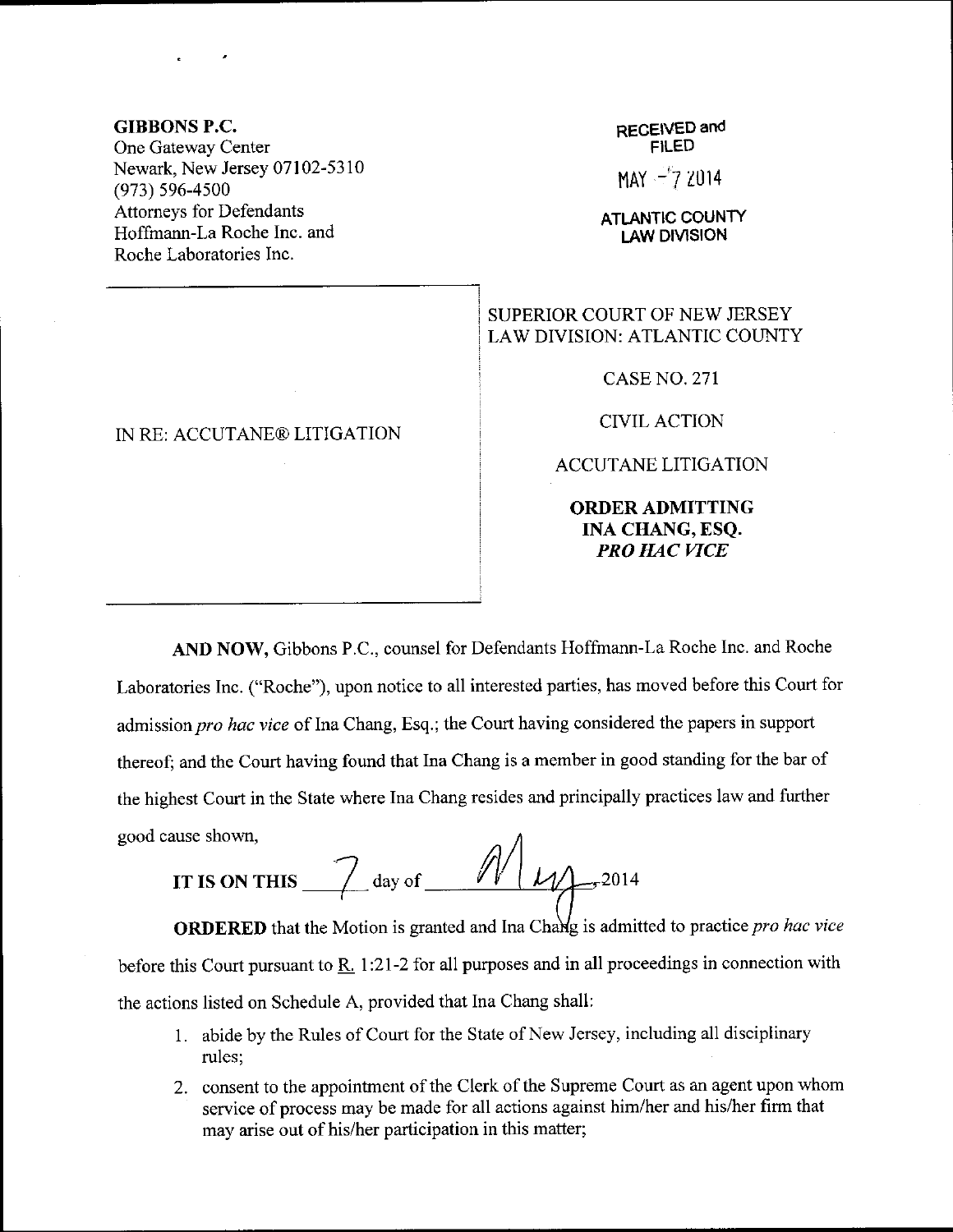- 3. notify the Court immediately of any matter affecting his/her standing before this Court; and
- 4. have all pleadings and other papers filed in the Court signed by an attomey-at-law of this Court employed by the firm of Gibbons P.C., who shall be responsible for the conduct of Ina Chang; and it is further

ORDERED that Ina Chang shall make payment of fees as provided in the New Jersey

Rules of Court, R. 1:28-1(b), 1:28-2 and 1:288-1(e), within thirty (30) days of the date of this

Order; and it is further

ORDERED that the Clerk of this Court shall forward a copy of this Order to the

Treasurer of the New Jersey Fund for Client Protection; and it is further

ORDERED that copies of this Order shall be served by attomeys for Roche upon all

counsel of record within seven (7) days of the receipt thereof.

 $\frac{1}{\pi}\int_{\mathbb{R}^{3}}\int_{\mathbb{R}}\int_{\mathbb{R}}\int_{\mathbb{R}}\left\vert \mathcal{L}_{\mathbf{z}}\right\vert d\mathbf{z}$ Honorable Carol

[ ]Opposed Unopposed